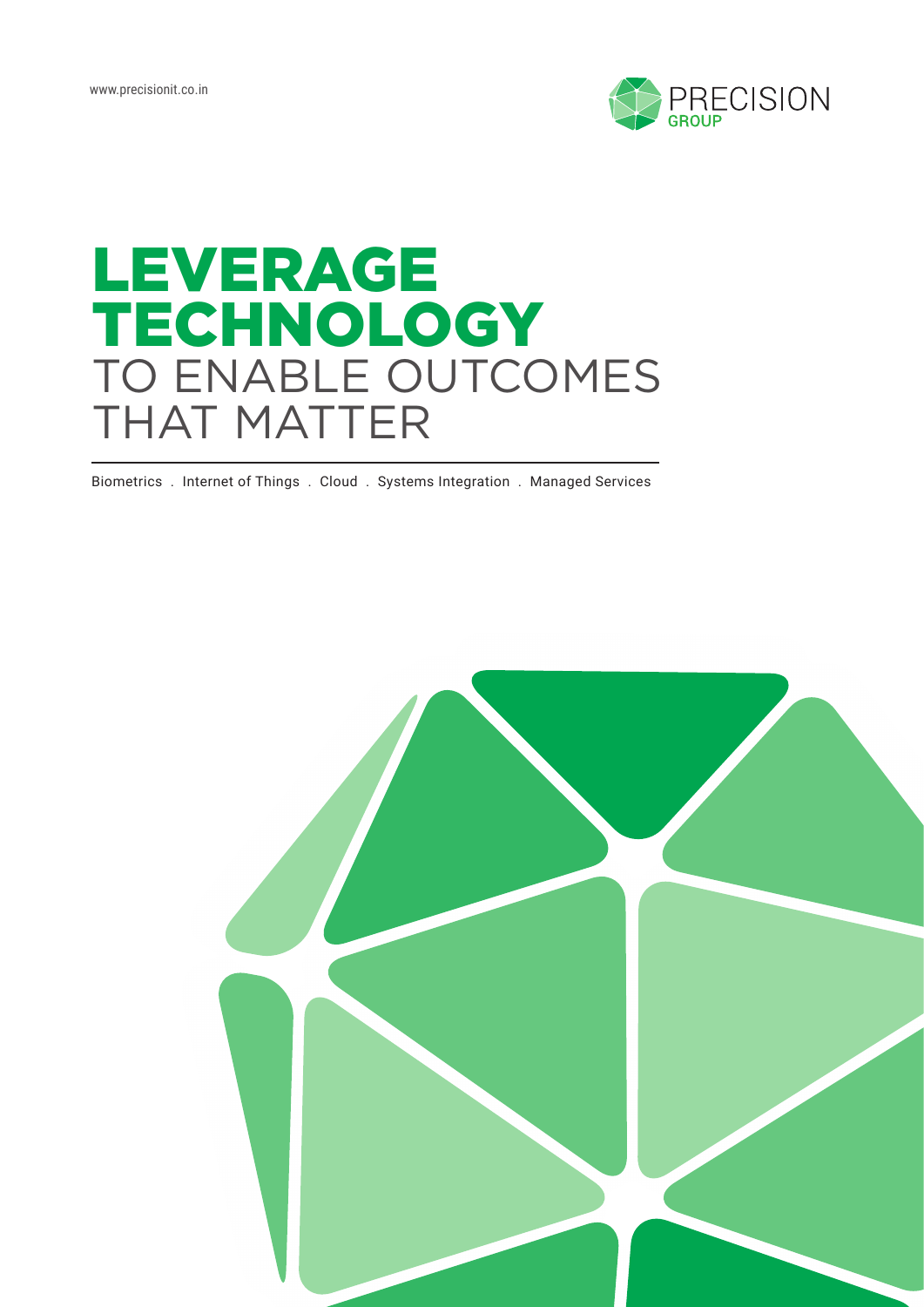# AN OVERVIEW



Established in 1996, Precision provides specialized solutions across :

- Biometrics
- Internet of Things
- Cloud
- Systems Integration
- Managed Services

A long list of loyal clientele, with many marquee names, stands testimony to relationships built over years with conscious customer focus and service excellence.



**Pan India presence** Offices in major metros 250+ support locations 2400+ strong experienced & skilled team



**Dedicated Team** Certified pre-sales, sales & technical personnel

**Core Strengths** Strong R&D and IP creation focus Expertise spans multiple verticals



**Strategic Principal Partnerships** HPE, Nutanix, AWS, MS, Cisco VMWare, Fortinet, Symantec, Red Hat Radware, Veritas

# PRECISION 4.0 - VISION

| <b>Leverage Technology</b>        | <b>To Enable</b>                                                                            | <b>Outcomes that Matter</b>                                                                                                                                    |  |  |
|-----------------------------------|---------------------------------------------------------------------------------------------|----------------------------------------------------------------------------------------------------------------------------------------------------------------|--|--|
| InnaIT                            | Results                                                                                     | Value Optimization<br><b>Differentiated Offerings</b><br>Customer<br><b>Attention &amp; Personalization</b><br>Cost Leadership<br>$\bullet$                    |  |  |
| <b>InnalTo</b>                    | Price<br>Cost                                                                               | <b>Focused Contributions</b><br>Enhanced Capabilities through R&D<br>Organization<br><b>Brand Value Enhancement</b><br>Profits through innovation<br>$\bullet$ |  |  |
| THINGS THINK<br><b>InsTIL</b>     | Adoption                                                                                    | Create opportunities to contribute<br>Enhance technology, technical & process skills<br>People<br>Identity & respect<br>$\bullet$<br>Fair compensation         |  |  |
|                                   | $2006 - 2013$<br><b>System Integrator Positioning</b><br><b>Capability Creation</b>         | 2018 - Present<br><b>Brand Revitalization</b><br>R&D Innovations<br><b>Digital Transformation Focus</b><br>IoT, Cloud, Biometrics<br>Al Practice Initiation    |  |  |
| PRECISION 4.0<br><b>EVOLUTION</b> | V1.0                                                                                        | V3.0<br>V2.0<br>V4.0                                                                                                                                           |  |  |
|                                   | 1996 - 2005<br><b>Product Centric</b><br><b>Representing Brands</b><br>Geographic Expansion | 2014-2017<br><b>Intensified R&amp;D</b><br>Clear Segment-Offering Fit<br><b>IoT Practice Creation</b><br>Exit non-complementing biz                            |  |  |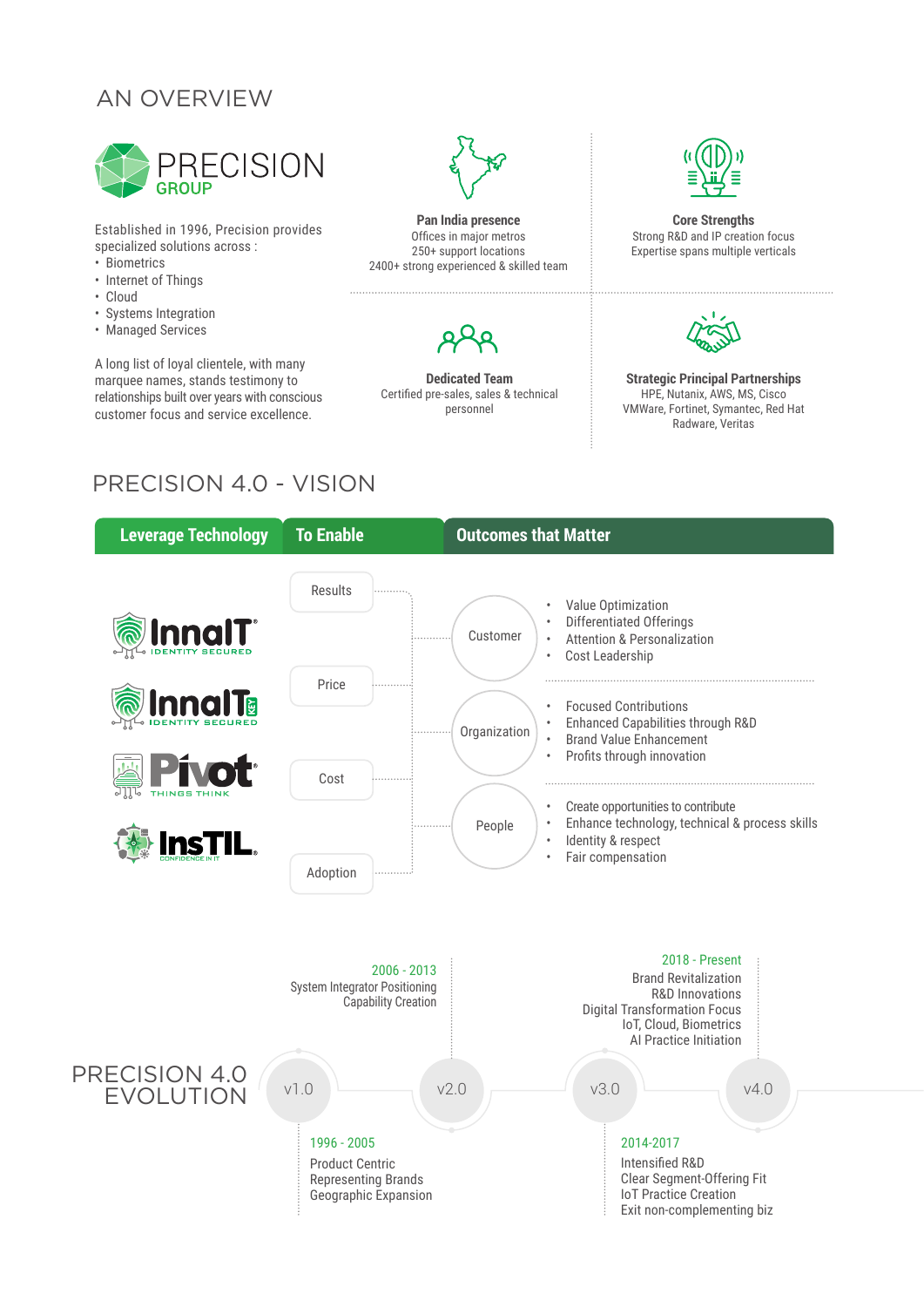# STRATEGIC BUSINESS UNITS



### BIOMETRIC SOLUTIONS

Precision's Biometric solutions address the need for fool-proof identification, prevention of impersonation and elimination of issues related to password compromise. Precision has designed & developed its own products & solutions for use in Aadhaar based programs as well as to address identity & access management needs in enterprises.

Recognizing the increasing need for reliable identification and uncompromised authentication, Precision has developed a holistic solution suite, named InnaIT, comprising of biometric hardware and software modules that can suit all common usage scenarios across industry segments. The modular design of the InnaIT framework provides flexibility - the organization may choose the specific modules that are needed and expand as the user base grows.

#### **Precision's Biometric solutions:**

InnaIT Framework; Vault; 2FA|eSSO;BioWinAD;BioNIX;EVS;TAS **InnaIT**<sup>Key</sup>

BFSI, Enterprises, Share trading, Government, Pharma, Automobiles, Physical locks & more. **Devices**

Single FP, Iris, Multimodal, ABAS, POS, Biometric Tablet, Thermal Printer



### **INNAITKEY**

InnaI $T<sup>Key</sup>$  is a secure biometric device incorporating a best-in-class, highly secure anti-spoof fingerprint match-in -sensor and a high-end crypto controller that provides advanced asymmetric cryptography. Together with the server stack and SDK, the solution eliminates credential compromise, enables multi-device use and end-to-end encryption. Innal $T<sup>Key</sup>$  is a state-of-the-art offering that solves problems across various industry verticals like BFSI, Enterprises, Share trading, Government, Pharma, Automobiles, Physical locks & more.

A highly secure solution that innovatively combines PKI and Biometric to provide Passwordless Identity Authentication, Transaction Authorization and Signing.



## INTERNET OF THINGS SOLUTIONS

#### PIVOT – Precision's Value Added IoT Framework

Precision has carefully invested into and nurtured the capabilities and resources required, such as its **PIVOT IoT Framework**, embedded engineering, software engineering, implementation and support infrastructure, to provide end-to-end solution IoT solutions.

PIVOT is Precision's end-to-end, modular, value added IoT framework, which has been designed to adapt rapidly and easily to IoT solution needs, be it Consumer IoT, Commercial IoT, Industrial IoT or Smart City solutions.

PIVOT employs best-in-class tools and techniques to deploy and connect to 'things', monitor and manage them, to develop and deploy applications supporting operations, to ingest large amounts of data and to provide rich analytics.



### INFRASTRUCTURE MANAGEMENT SERVICES

With a Pan India network and a strong, skilled and relevantly certified team, Precision customizes its Services to ensure an optimal fit to your needs and expectations. Business value creation and result -orientation are key ingredients of our service mix.

The right helping of automation to improve efficiencies and a proper understanding of your business requirements to ensure effectiveness, are the highlights of our delivery.

#### **Precision's Managed Services Offerings span**

**Transactional services:** Operational Support, Multi-Location Support, Activity based Support

#### **Managed services:**

**SME Segment:** Total IT Management, Cloud support, Remote Infrastructure Management, On-demand Subject Matter Expertise, Process oriented service model, Virtual CIO Services

**Enterprise Segment:** Hybrid Support Model, Hierarchy based Structure, On-demand Subject Matter Expertise, Service Delivery Manager, Process Management, Cloud Services



### SYSTEM INTEGRATION & CLOUD

Precision offers solutions across the entire spectrum of design to implementation of Datacenter infrastructure – both on-premise and Cloud, including the requisite servers, storage, networking and security appliances, operating systems and system software, supported by the wealth of certified technical expertise and experience available. Precision's holistic approach delivers and manages data center solutions – be it on-premise or cloud based, for the long-term.

#### **Precision's approach to catering to the needs of customer spans across the entire lifecycle:**

- Pre-sales consulting
- Solution Architecting
- Solution Implementation
- Post Implementation Support
- Ongoing Account Management
- Overall focus on value delivery

In order to serve customer's needs holistically and with the best possible efficacy, Precision has carefully nurtured strategic relationships with industry leaders such as: HPE (Platinum Partner), Nutanix (Master Partner), AWS (Advanced Consulting Partner), Microsoft (Gold Certified Partner & CSP), VMWare (Business Partner), Cisco Systems, Fortinet, Red Hat, Radware, Symantec, Veritas to name a few.